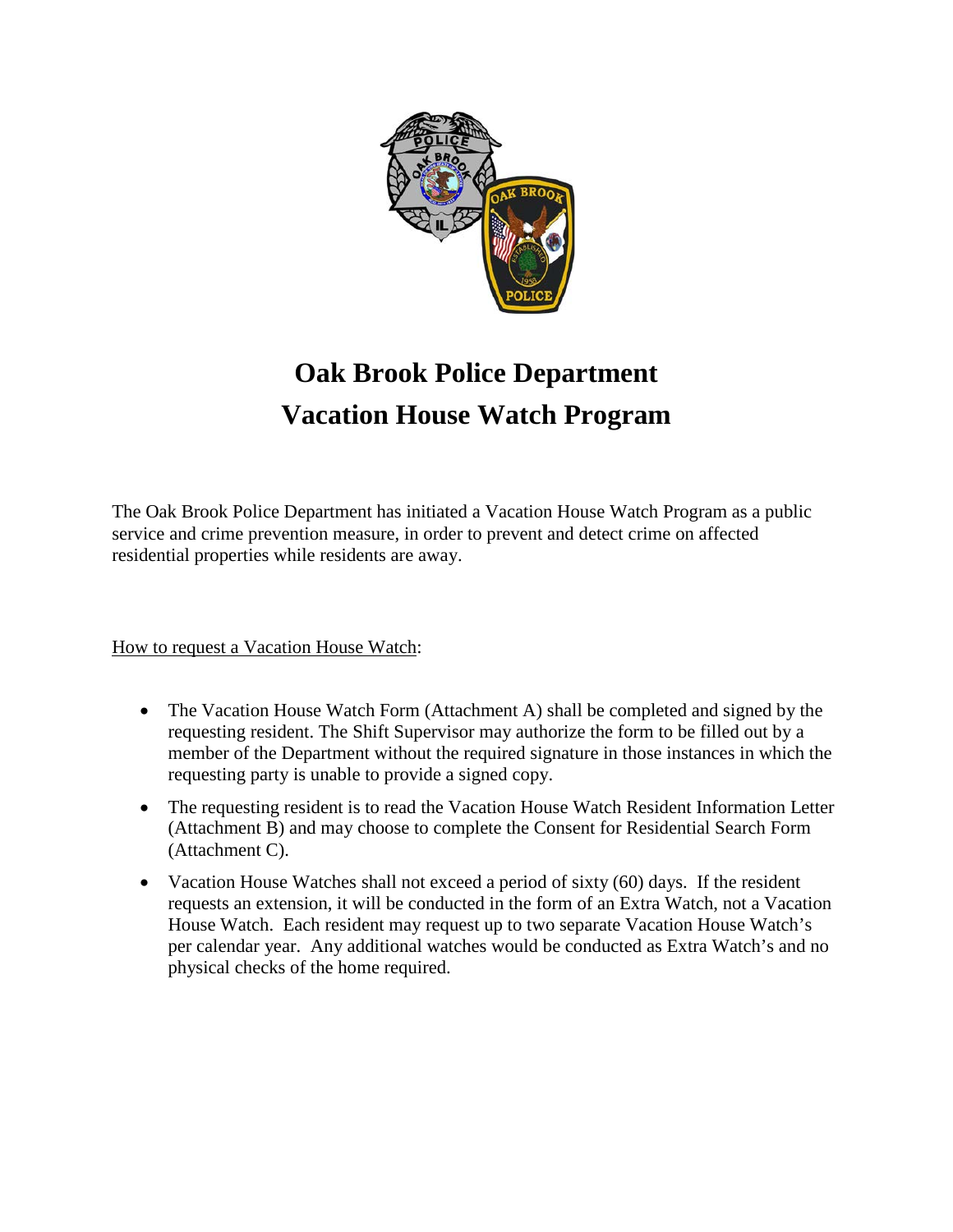

**VACATION HOUSE WATCH**

| <b>RESIDENT INFORMATION</b>                                                                                                                                                                                                                               |                                   | <b>OTHER INFORMATION</b>   |  |  |
|-----------------------------------------------------------------------------------------------------------------------------------------------------------------------------------------------------------------------------------------------------------|-----------------------------------|----------------------------|--|--|
| Name:                                                                                                                                                                                                                                                     |                                   | Date/Time Leaving:         |  |  |
| Address:                                                                                                                                                                                                                                                  |                                   | Date/Time Returning:       |  |  |
| Home Phone:<br>Emergency Phone:                                                                                                                                                                                                                           |                                   | Animal(s) in house:        |  |  |
| NEIGHBOR/RELATIVE INFORMATION                                                                                                                                                                                                                             |                                   | <b>VEHICLE INFORMATION</b> |  |  |
| Person Watching House:                                                                                                                                                                                                                                    |                                   | Car in Drive:              |  |  |
| Address:                                                                                                                                                                                                                                                  |                                   | License Number:            |  |  |
| Telephone:                                                                                                                                                                                                                                                |                                   | Car in Garage:             |  |  |
| Has Key:                                                                                                                                                                                                                                                  |                                   | License Number:            |  |  |
| OTHER PERSONS WATCHING HOUSE                                                                                                                                                                                                                              |                                   | LIGHTING/ALARM             |  |  |
| Name(s):                                                                                                                                                                                                                                                  | Do they have a key if             | Lighting Timers/Alarms:    |  |  |
|                                                                                                                                                                                                                                                           | they need to check<br>inside? Y N |                            |  |  |
| Address(es):                                                                                                                                                                                                                                              |                                   | Locations:                 |  |  |
|                                                                                                                                                                                                                                                           |                                   |                            |  |  |
| Telephone(s):                                                                                                                                                                                                                                             |                                   | Motion Sensors:            |  |  |
|                                                                                                                                                                                                                                                           |                                   |                            |  |  |
| <b>Check if Applicable</b>                                                                                                                                                                                                                                |                                   |                            |  |  |
| <b>PARENTAL RELEASE</b><br>I hereby request the Oak Brook Police Department complete occasional checks on my home during this Vacation<br>House Watch period. I authorize the Oak Brook Police Department to conduct these checks on the well being of my |                                   |                            |  |  |
| children who will be staying at the residence during my absence.                                                                                                                                                                                          |                                   |                            |  |  |
| Minor Child's Name(s) _<br>Age(s) $\_$                                                                                                                                                                                                                    |                                   |                            |  |  |
| [If this section is checked, it is suggested you leave a key with person watching house]                                                                                                                                                                  |                                   |                            |  |  |
| ADDITIONAL INFORMATION                                                                                                                                                                                                                                    |                                   |                            |  |  |
|                                                                                                                                                                                                                                                           |                                   |                            |  |  |
|                                                                                                                                                                                                                                                           |                                   |                            |  |  |
| I REALIZE AND HEREBY RELEASE THE OAK BROOK POLICE DEPARTMENT FROM ANY CLAIMS FOR DAMAGES<br>SUSTAINED AT THE ABOVE-MENTIONED RESIDENCE WHILE I AM AWAY FROM IT AND AGREE TO NOT HOLD                                                                      |                                   |                            |  |  |
| THEM LIABLE IF DAMAGES DO OCCUR.                                                                                                                                                                                                                          |                                   |                            |  |  |
|                                                                                                                                                                                                                                                           |                                   |                            |  |  |
| Date                                                                                                                                                                                                                                                      |                                   |                            |  |  |
|                                                                                                                                                                                                                                                           |                                   | Signature                  |  |  |
| PLEASE CALL US WHEN YOU RETURN!                                                                                                                                                                                                                           |                                   |                            |  |  |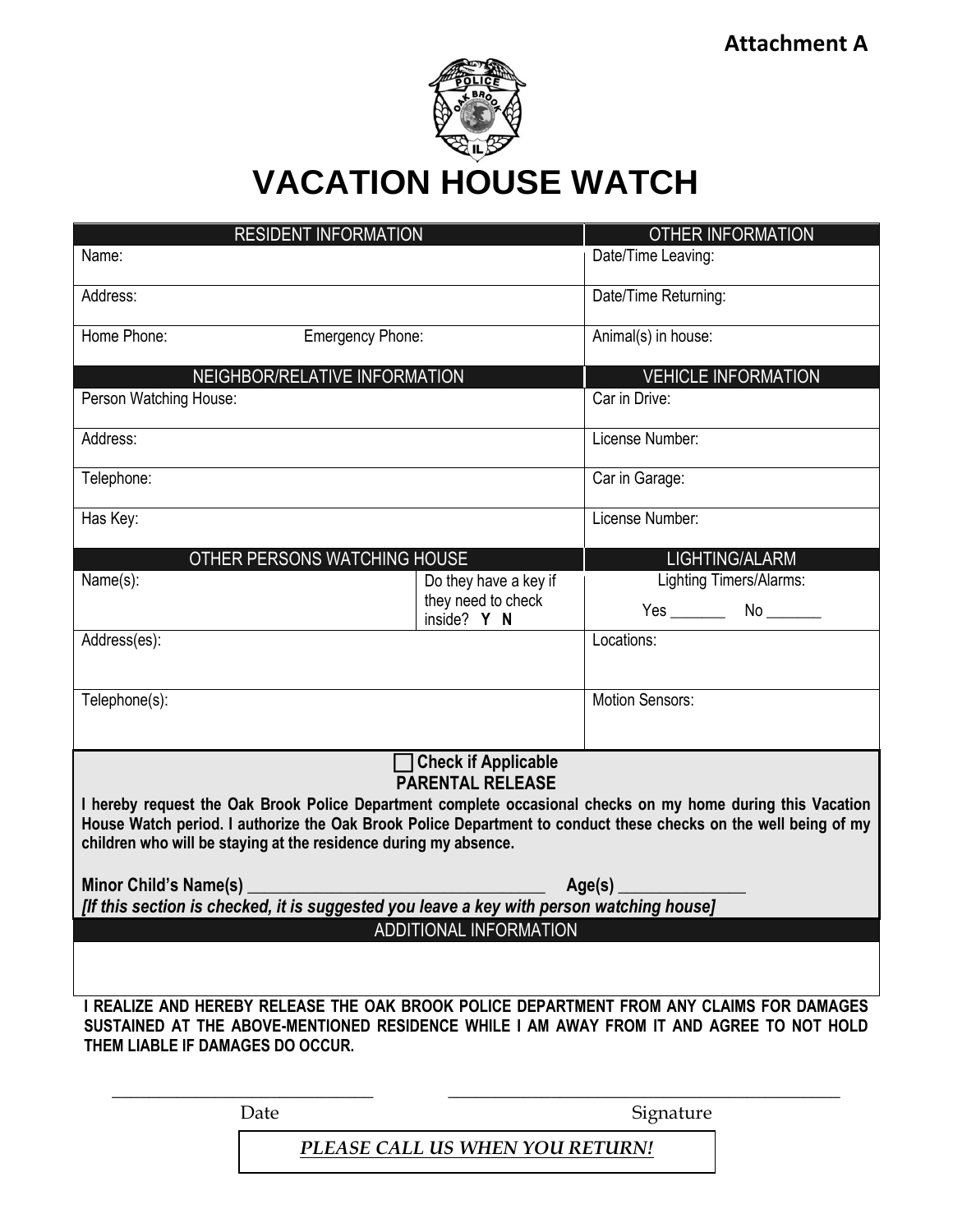

**Village Of Oak Brook** 1200 Oak Brook Road Oak Brook, IL 60523-2255

> **Website [www.oak-brook.org](http://www.oak-brook.org/)**

**Administration** 630.368.5000 FAX 630.368.5045

**Community Development** 630.368.5101 FAX 630.368.5128

> **Engineering Departmen**t 630.990.3010 FAX 630.990.3985

**Fire Department** 630.368.5130 FAX 630.368.5128

**Police Department** 630.368.8700 FAX 630.368.8739

**Public Works Department** 630.368.5270 FAX 630.368.5295

**Oak Brook Public Library**

600 Oak Brook Road Oak Brook, IL 60523 630.368.7700 FAX 630.368.7704

**Oak Brook Sports Core**

**Bath & Tennis Club** 700 Oak Brook Road Oak Brook, IL 60523 630.368.6420 FAX 630.368.6439

**Golf Club** 2606 York Road Oak Brook, IL 60523 630.368.6400 FAX 630.368.6419

Attachment B

Dear Homeowner:

The Oak Brook Police Department offers to its residents the Vacation House Watch service. It is just one of the many ways our Department attempts to prevent thefts and burglaries.

It has come to our attention on several occasions that sometimes people who normally have access to a home will use it for illegal purposes without your knowledge. These people may be a relative, friend, neighbor or a family member who does not go on vacation with the rest of the family. These relatives or acquaintances sometimes have parties without the knowledge of the actual homeowner. In some cases damage is done to the home, or even worse, someone is injured or intoxicated during one of these parties. You, as a homeowner face some liability if you were to have knowledge of one of these parties, especially if minors are involved.

As Police Officers who come upon these parties while you are away, we are faced with several predicaments. One is that we have a duty to protect your property, since you have advised us you are on vacation and have requested us to periodically check on your home. Another predicament is that we do not have a right to enter your home without your permission. We would have to see a crime committed in our presence to effect an arrest. We need probable cause to believe a crime has been committed in the home before we can seek a search warrant, which may take several hours to obtain. Usually the principal person in the home (relative or friend) does not allow us entry, and we must leave if none of the neighbors wish to sign a complaint.

We are offering you a solution to ensure this does not happen at your residence. A Homeowner's Consent form is attached to this letter. It allows you to specify who is allowed access to your home while you are on vacation. It would also allow us to gain entry to your home should we come upon a party or gathering taking place without your knowledge or permission.

If you are interested in this program, please complete the Homeowner's Consent form and submit it along with your Vacation House Watch Request form.

Sincerely,

 $41578$ 

James R. Kruger Jr. Chief of Police